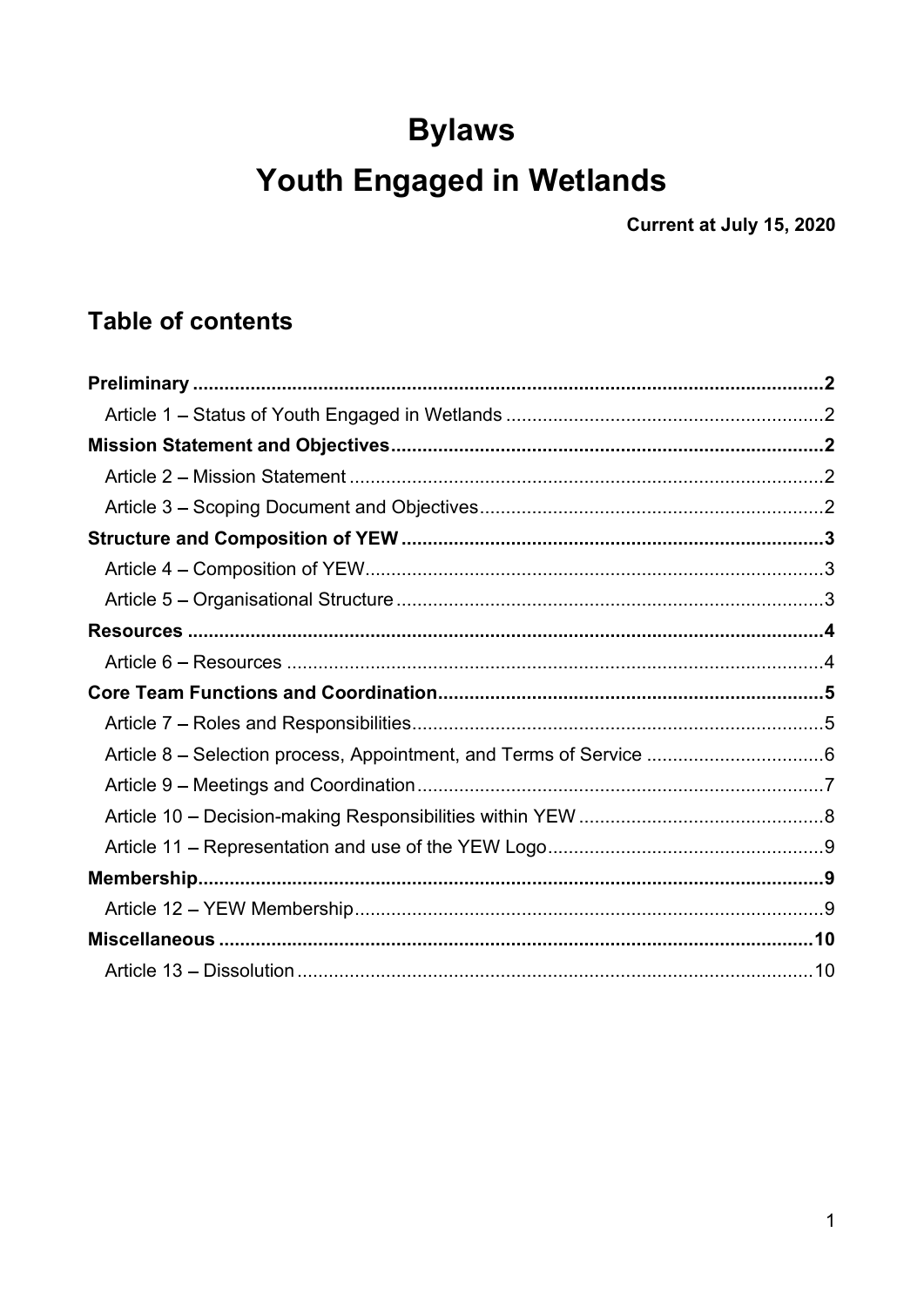### **Preliminary**

### Article 1 – Status of Youth Engaged in Wetlands

1.1 Status – Youth Engaged in Wetlands (YEW), hereby known as YEW, is an independent non-profit association governed by the present Bylaws, and the laws of any country where members reside, or where activities are undertaken.

YEW is neutral regarding politics and religion, and respects the rights of its members to engage in cultural activities as they see fit.

YEW shall be of unlimited duration and may adapt the status of the network in future, as deemed necessary.

### Mission Statement and Objectives

#### Article 2 - Mission Statement

2.1 Mission of YEW - YEW will provide a global platform for youth to enable and empower them to help protect and promote wetlands around the world.

#### Article 3 - Scoping Document and Objectives

3.1 Scoping document  $-$  A scoping document, *inter alia* Strategic Plan, for YEW is established collaboratively for a period of three years (the period between two Ramsar Conference of the Parties). This Scoping Document guides the activities of the Core Team for the said period by developing a set of goals, objectives and outputs. Taking an adaptive approach, these objectives and outputs are revised on an annual basis and adapted according to the priorities and needs identified, as necessary.

3.2 Objectives - According to the 2019-2021 YEW Scoping Document, YEW will pursue its mission based on the following four key objectives:

- Implementation and coordination: Ensure the ongoing and efficient facilitation and implementation, management and coordination of the objectives of YEW;
- Knowledge and capacity building: Increase understanding of the challenges  $\bullet$ and opportunities for youth engagement in the Ramsar Convention and the conservation of wetlands;
- Participation and intergenerational cooperation: Participation of youth in  $\bullet$ decision-making and intergenerational cooperation for better representation of youth at different levels of the Ramsar Convention; and
- Communication and outreach: Build a network with and for youth; connecting with youth organisations and young people around the world to communicate the mission of the Ramsar Convention and create greater ownership of this mission among young people.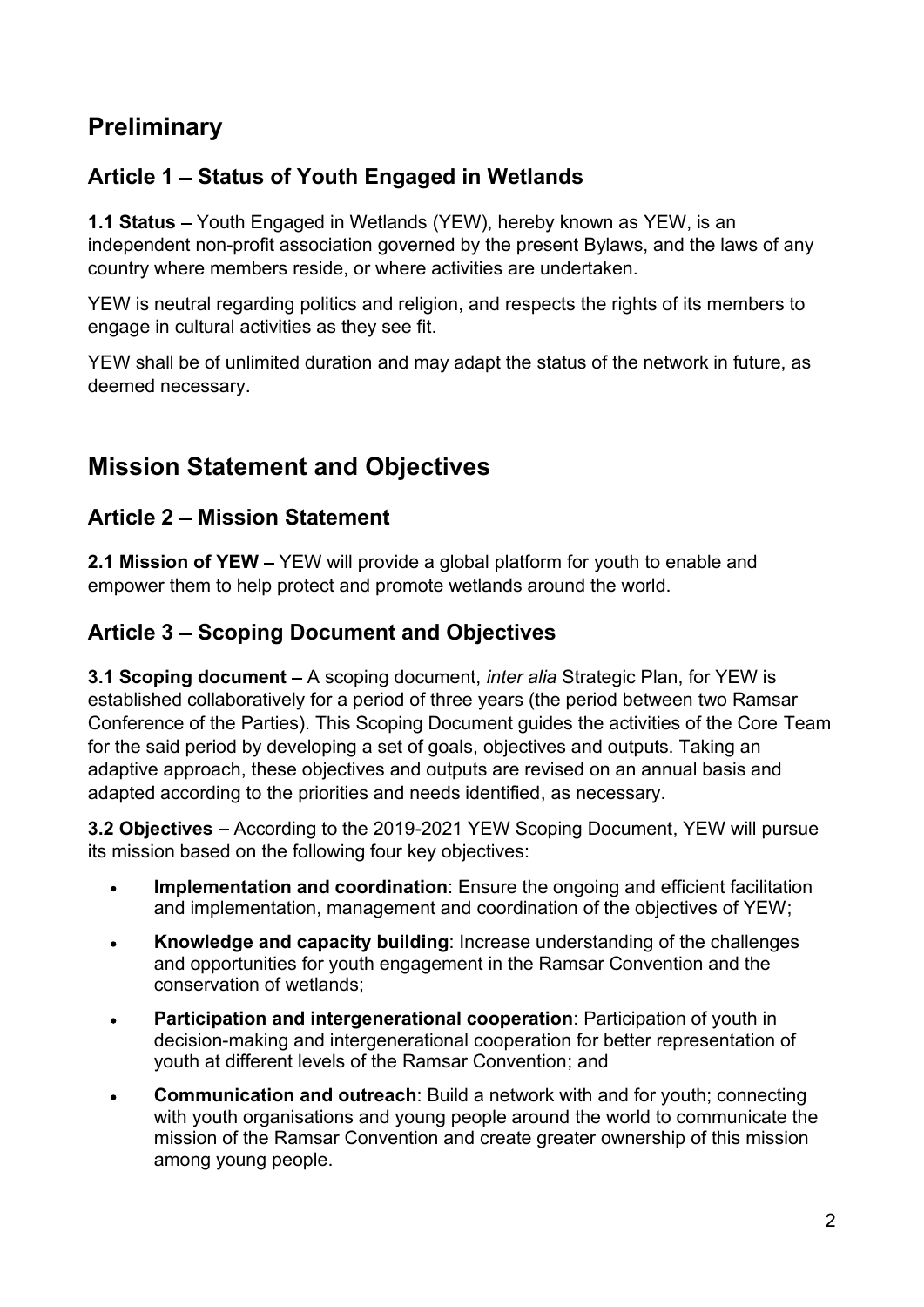## Structure and Composition of YEW

### Article 4 Composition of YEW

4.1 Composition – YEW is a youth-led international network, with members based in universities, governments, non-governmental organisations and the general public in various countries. Membership includes a set of Core Team members who handle the ongoing work and functions of YEW, as well as a set of other individuals and organisations who form a part of the broader YEW network.

There is no formal address, although the network may seek hosting within a larger organisation that is aligned with its' goals. Individual projects undertaken by members of YEW may have fixed addresses, or be conducted in partnership with external organisations, for the purpose of that project. YEW will seek to maintain relationships with these organisations and others, through formal and informal arrangements.

4.2 Definition of Youth – Youth is defined by the United Nations Educational, Scientific and Cultural Organisation (UNESCO) as a period of transition between the dependence of childhood to the independence of adulthood. This transition phase means that the identification of young people must remain flexible in order to account for the great diversity of young people across the world and different circumstances which may exist. With that in mind, YEW defines youth for practical and legal matters to include any one between the age of 18 years old and 35 years old. By focusing on this age category, YEW aims to engage with people emerging from full-time education and becoming early-career young professionals, who are playing, or are interested in playing, an active role in subjects of relevance to wetlands.

### Article 5 – Organisational Structure

5.1 Network Structure - Youth Engaged in Wetlands (YEW) has established an organisational structure with clear lines of authority and accountability for specific roles required to carry out the functions of the Core Team and achieve of the team's goals (as identified in the YEW Scoping Document 2019). At the date of signing, YEW is made up of a Core Team composed of the Network Lead, a Secretary, Thematic Teams (each composed of two members), and a Regional Team. Beyond the Core Team, is a broader network of members, partner organisations, and other individuals who are aligned with YEW's values and interests. YEW will maintain an up-to-date structure for the network on the official website.

5.2 Thematic Teams  $-$  The Thematic Teams are:

- 1. Finance and Fundraising team;
- 2. Communications and Outreach team;
- 3. Knowledge and Capacity Building team; and
- 4. Conservation Policy team.

5.3 Regional Team - The Regional Team is composed of the Regional Teams' Coordinator and two Regional Representatives for the each of the five regions, which are: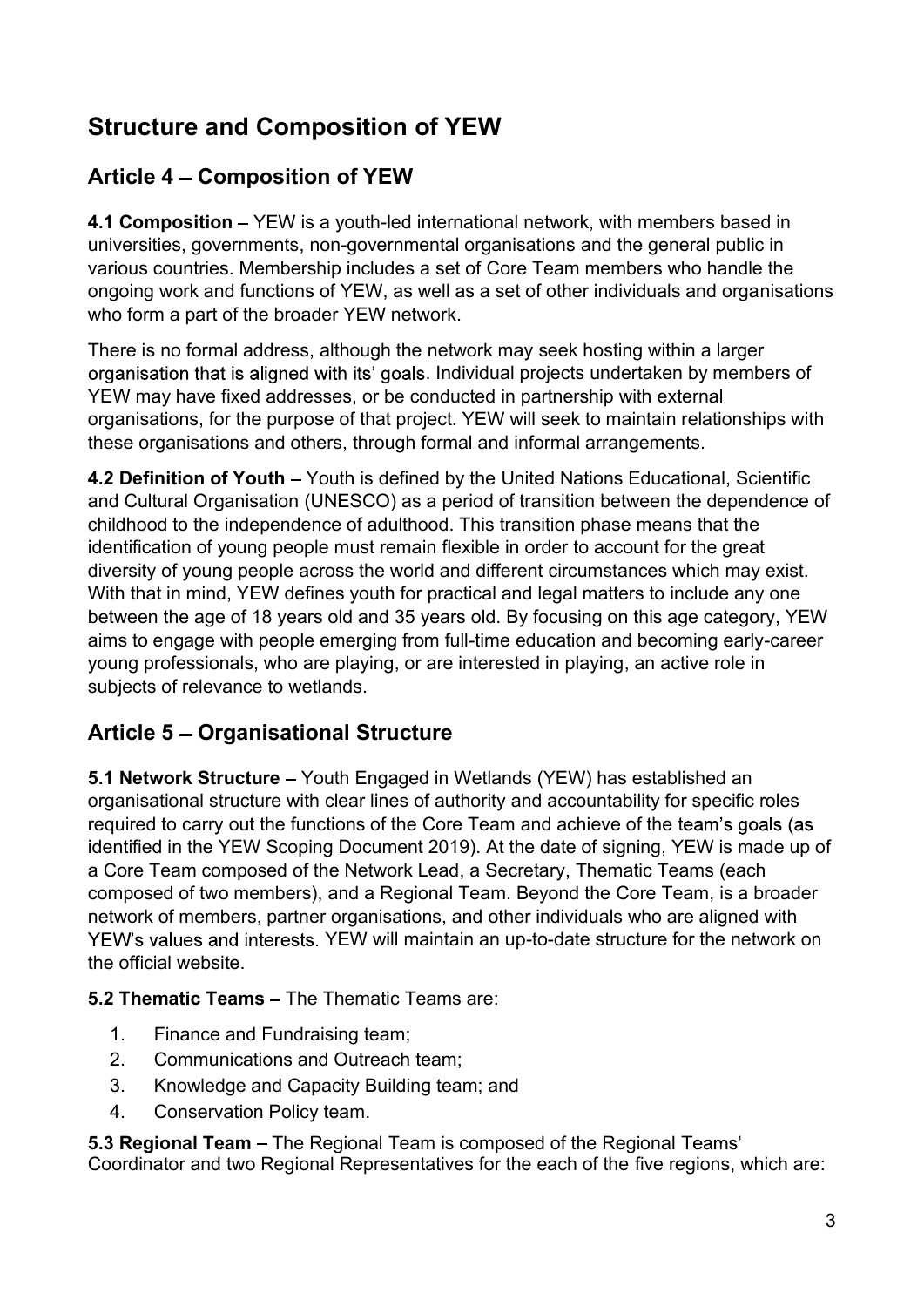- a. Africa;
- b. Americas;
- c. Asia;
- d. Europe; and
- e. Oceania.

The set of regions is based on the regional grouping structure of the Secretariat of the Ramsar Convention.

5.4 Board of Advisors – Advisor members are external to the Core Team; advisor position's duties involve bringing guidance on proposals and implementation of YEW strategies and activities, and participating in the annual meeting discussions (either in person or virtually). Advisor members should have at least 10 years of experience in wetland issues and be committed to actively advise the Core Team during at least 1-year term (renewable under mutual agreement of both parties). Advisor members can join YEW by invitation or by selection procedures established by the Core Team.

5.5 Evolution of the Core Team Structure - Each team can have a Lead and a Support Lead meaning that, at the date of signing, there are potentially a total of 22 Core Team positions. This number may be subject to review in the future based on questions of efficiency. In future, the Core Team may dissolve or create other teams, as they see fit.

## Resources

### Article 6 - Resources

6.1 Current resources – YEW functions mainly as a volunteer-led professional network, with each team member giving their time and skills to develop content, run/organise events, and to support the network, according to the responsibilities described by each team member's Terms of Reference, the team action plan, and the general direction provided by the YEW Network Lead and other members of the Core Team. In addition, YEW receives the following from time to time:

- In-kind support from various organisations;  $\bullet$
- Grants, crowdfunding and other funding; and  $\bullet$
- Professional advice, through a Board of Advisors.

6.2 Financial year – The financial year shall begin on first January and end on 31 December of each year. Financial reports can be based on donor(s) requirements.

6.3 Future resource development  $-$  In the future, the Core Team may implement other forms of funding, including (but not limited to):

- membership fees; and  $\bullet$
- corporate partnerships.

Funds shall be used in accordance with an approved YEW financial plan, developed by the Finance and Fundraising team in consultation with the rest of the Core Team.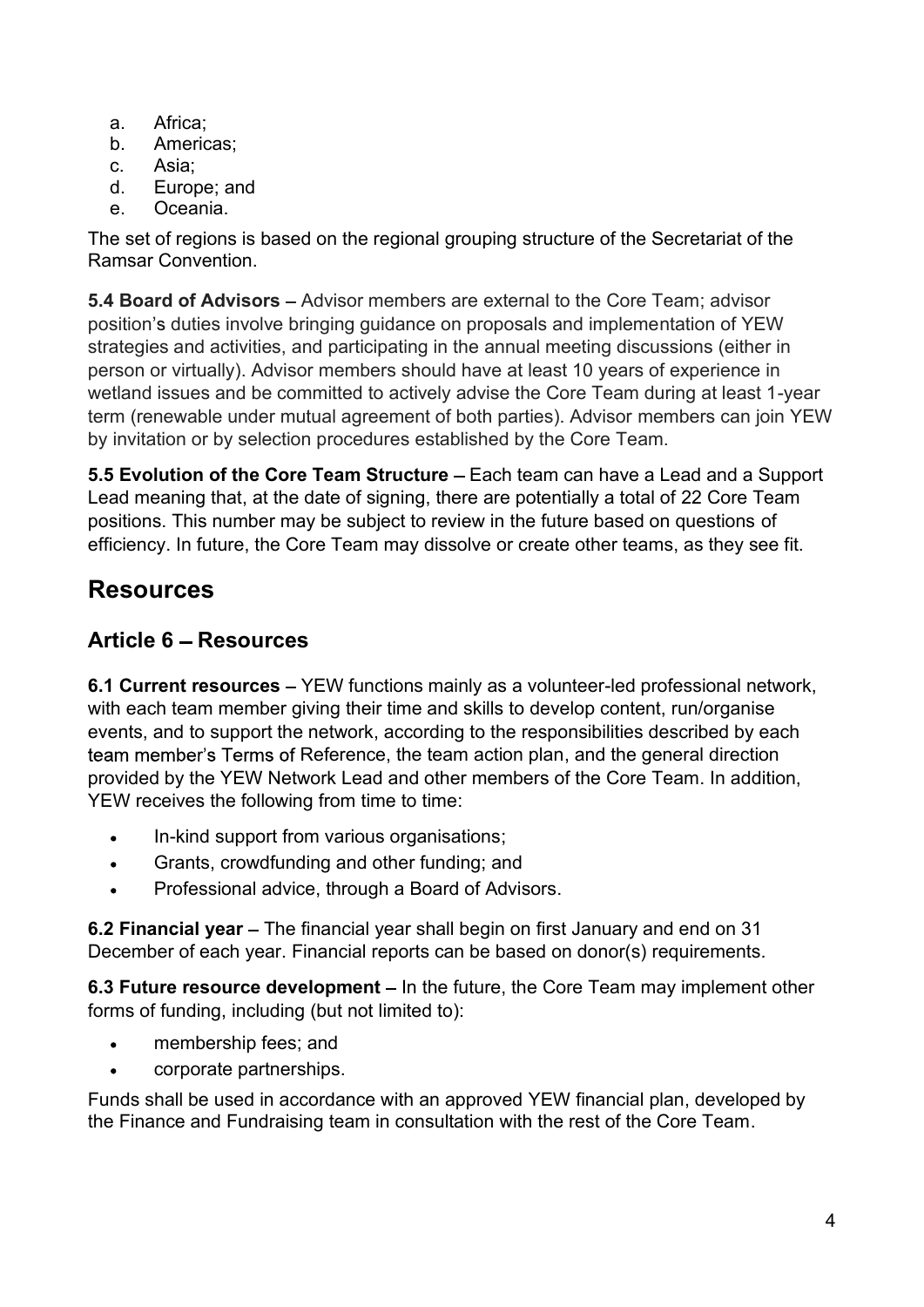### Core Team Functions and Coordination

### Article 7 – Roles and Responsibilities

7.1 Terms of Reference – The roles and responsibilities of Core Team member is defined according to the Terms of Reference (ToR) developed by the Core Team members "in office" and based on the initial ToR defined in August 2019. Roles and responsibilities can be revised on an annual basis as updated by the Core Team and approved according to the Internal Consultation Procedures.

7.2 Network Lead role – The Core Team is presided over by the Network Lead, who is tasked with setting the direction of YEW, with solving disputes and conflicts, and engaging with other organisations. The Network Lead provides oversight of the organization and administration of the Network and presides over the appointment of new Core Team members. The Network Lead is also responsible for preparing the annual activity report, the annual action plans, and for signing off on any agreements or decisions of the network.

7.3 Executive Council role – The Executive Council is comprised of the Network Lead, the Thematic Team Leads and the Regional Coordinator. The Executive Council votes on formal decisions for which no consensus is reached by the Core Team. A tie in votes means that no decision is moved and that an alternative set of options should be found. The Executive Council gives formal approval to new agreements, contracts and other matters requiring such approval.

7.4 Secretary role – The office of secretary for YEW is occupied by the Network Support Lead. The Secretary provides support to the organisation and administration of the network, as well as the organisation and correct lodgement of reports, records and other information.

7.5 Treasure role – The Lead of the Finance and Fundraising team is, by virtue of their position, the Treasurer of YEW, and will provide a yearly report of the network's financial activities, provides oversight of other agreements that involve the payment, or receipt of funds and will organise auditing when necessary.

7.6 Core Team role – The Core Team is authorized to carry out any and all acts that further the purposes of YEW, based on the lines of authority defined in the organisational structure.

The Core Team is composed of:

- The Network Lead and Support Lead (Secretary);
- Lead and Support Lead of each Thematic Team;
- The Regional Coordinator; and
- The Lead and Support lead for each Region.

The Core Team has the power to manage YEW's day-to-day affairs. The Core Team's responsibilities include, but are not limited to: `

 Approving the admission and expulsion of members (to the Core Team and to the broader membership);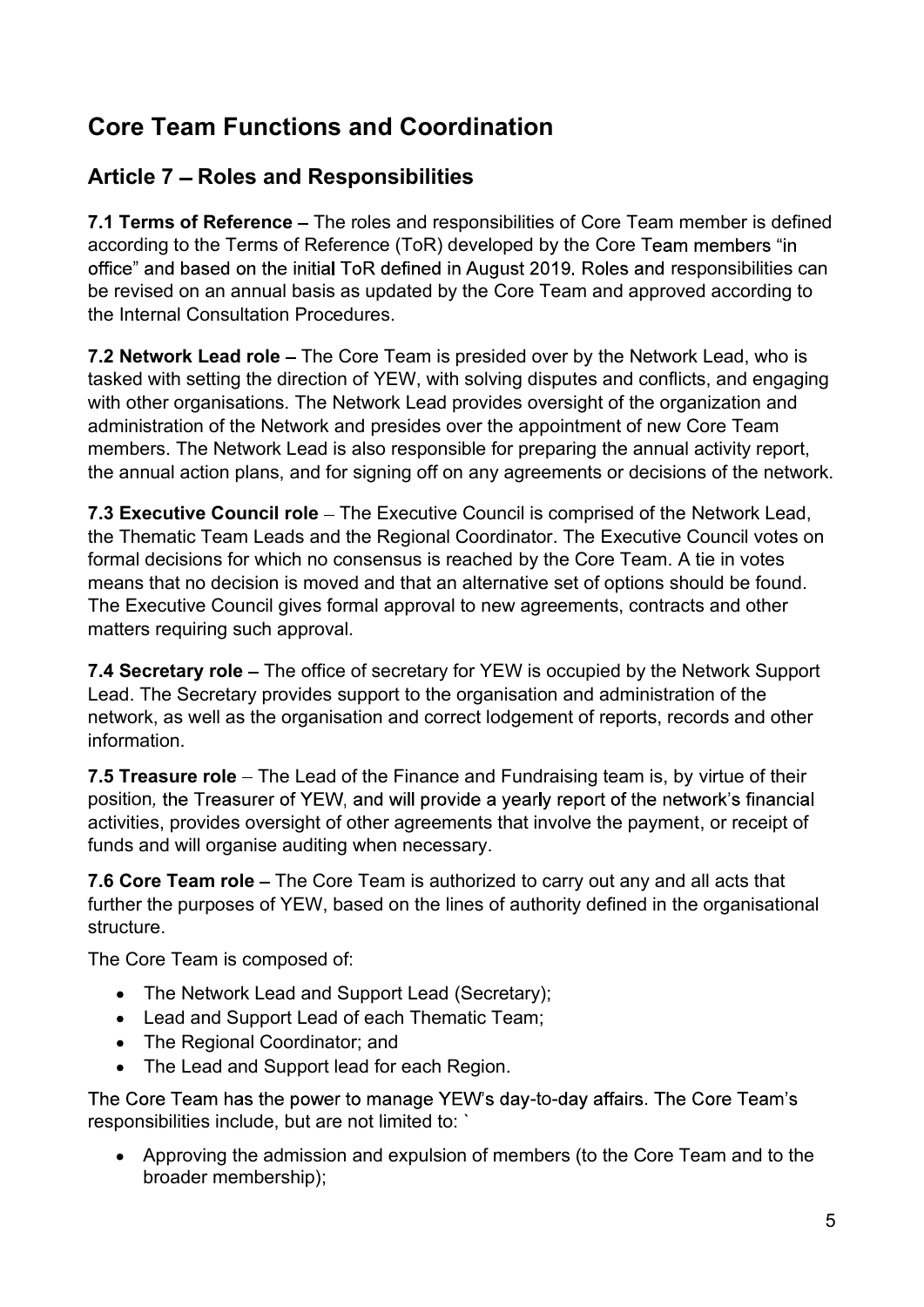- Noting the contents of the reports and financial statements for the year and voting on their adoption;
- Approving the annual budget;
- Supervising the activity of other teams, which it may dismiss, stating the grounds thereof;
- Approving any new projects, reports, agreements and events (or other similar matters);
- Deciding on any modification of statutes;
- Deciding on the dissolution of YEW;
- Where appropriate, introducing membership fees or alter the financial, administrative or other arrangements of YEW, as is necessary to achieve the YEW Mission Statement.

7.7 Thematic and Regional Team plans – The Leads of each Thematic and Regional Team are members of the Core Team and will decide the specific activities and goals of each of their teams. This may be presented in the form of a team plan, based on the approved Scoping Document and annual action plans developed by the Core Team as a whole and in consultation with the Network Lead.

The teams will present their plans for approval by the Core Team. Additional activities may be added to the plans in response to current events or opportunities.

7.8 Finance and Fundraising Team specific responsibilities - The Finance and Fundraising Team, along with the Network Lead, have responsibility for the financial assets of YEW, and must ensure that YEW's resources are not used for the personal benefit of any one YEW member or officer.

7.9 Dual responsibilities – Core Team members may hold dual roles within YEW. For example, a Thematic Lead can also be a Regional Representative. In addition, some members take on the additional role of translators. The uptake of dual responsibilities will be dependent on the time available to the volunteer and their capacity to fulfil the responsibilities of multiple roles.

#### Article 8 – Selection process, Appointment, and Terms of Service

8.1 Overview - Thematic Team Leads and Regional Representatives are recruited by a selection committee in a merit-based process.

8.2 Selection committee for Core Team members, except Network Lead - The selection committee will be composed of three volunteer Core Team members, including the Network Lead, and a relevant Thematic Team or Regional Team member. The proposed selection will be presented to the rest of the Core Team for approval.

8.3 Criteria for selection – The general criteria for selection of the Core Team members is an alignment with the YEW mission and objectives, and an age-based criterion. Team members must be between 18 and 35 years old. The Regional Representative positions must also be from the region they are representing or have been living there for a period of more than five years, with evidence of engagement with local groups, researchers, NGOs or government.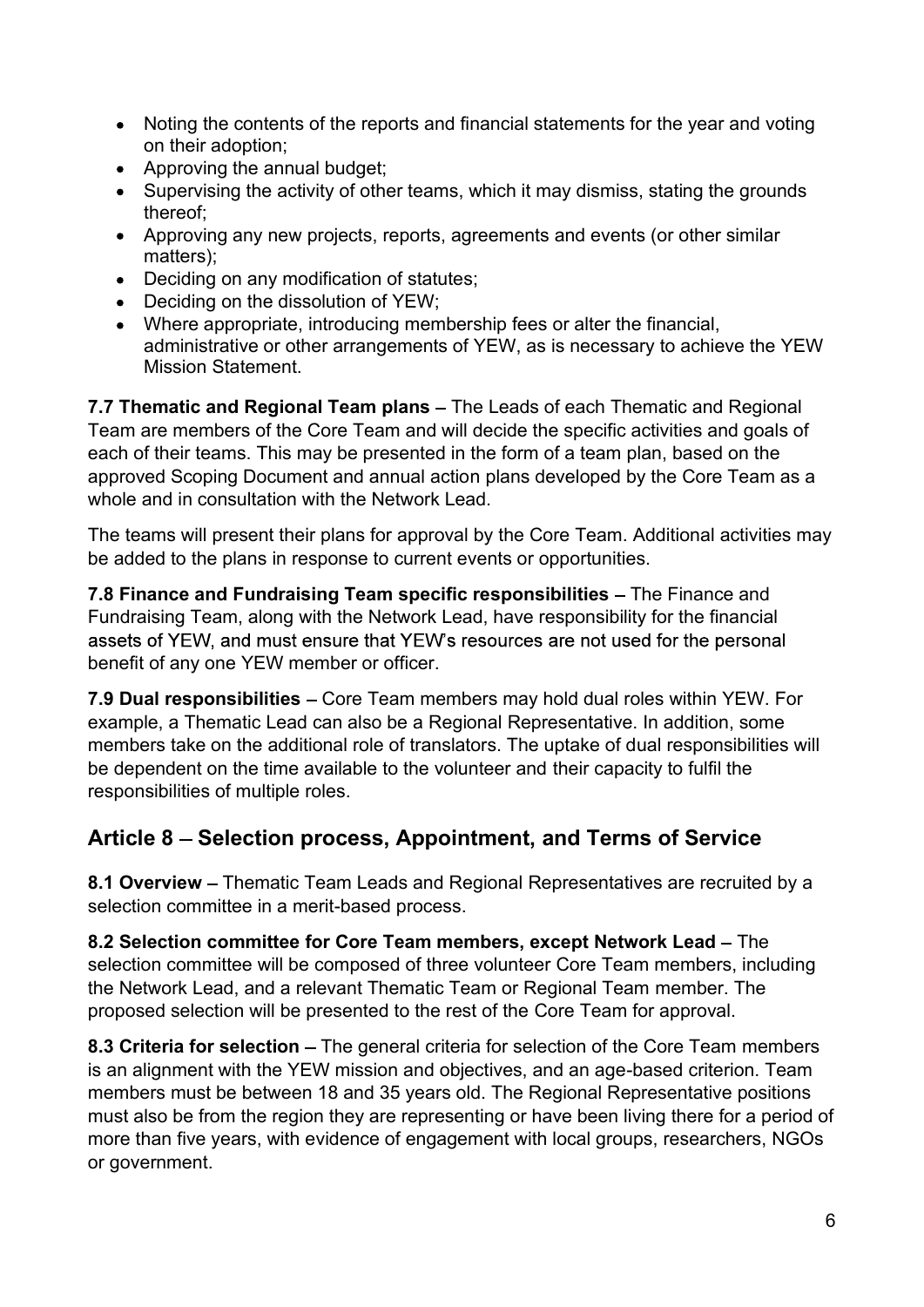8.4 Election of Network Lead – The Network Lead may step down, with a notice period of three months. The Core Team will then vote for a new Network Lead from among the Core Team members, with the candidate receiving the most votes becoming the new Network Lead. The Network Lead should be chosen based on their ability to further YEW's progress towards its objectives; to maintain a positive culture within the Core Team, to maintain a vibrant network, and the quality of their engagement with wetland-related research, projects, policy, or other relevant work.

8.5 Terms of service – The duration of each position is two years, renewable once. The Core Team members can also decide to resign at any time, although they are encouraged to notify the Network Lead in advance (four weeks) for any handover necessary. As a position is vacated (due to reaching the end of the agreed position duration or resignation of the Core Team member), the position will be advertised online and through social media.

The replacement of Core Team members will be staggered, where possible, to ensure continuity and retain institutional knowledge. In this light, no more than half the team members may be replaced in any given year, unless this is unavoidable. All efforts shall be made to ensure that at least half of the Core Team members have two or more years of experience in YEW roles, at any given time.

8.6 Removal of Core Team members – As a result of misconduct or an unjustified period of inactivity above three months, Core Team members may be asked to leave YEW. Any Core Team member removal may be approved by a vote of at least a two-thirds majority of the Core Team members.

8.7 Compensation – The Core Team members work on a volunteer basis and as such can only be reimbursed for their actual expenses and travel costs related to approved meetings and events. All such reimbursements should be run past the Core Team for comment and given formal approval by the Executive Council. For activities beyond the usual function, Core Team members may be granted compensation on a case by case basis.

#### Article 9 - Meetings and Coordination

**9.1 General communication**  $-A$  virtual meeting for all Core Team members is organised by the Network Lead (substituted by the Secretary, or another member of the Executive Council if necessary) at least once every three months. The minutes of every call are taken and shared to all Core Team members.

9.2 Annual Core Team meeting – The Core Team shall hold a Core Team meeting once a year based on the availability of funds, with additional members welcome to attend as appropriate. A Core Team meeting shall be considered valid regardless of the number of members present, considering that necessary measures will be taken to include members unable to participate in person through virtual measures as far as possible.

9.3 Purpose of the annual meetings – The Core Team meetings will include the preparation and approval of an action plan for the year ahead, strategizing over priority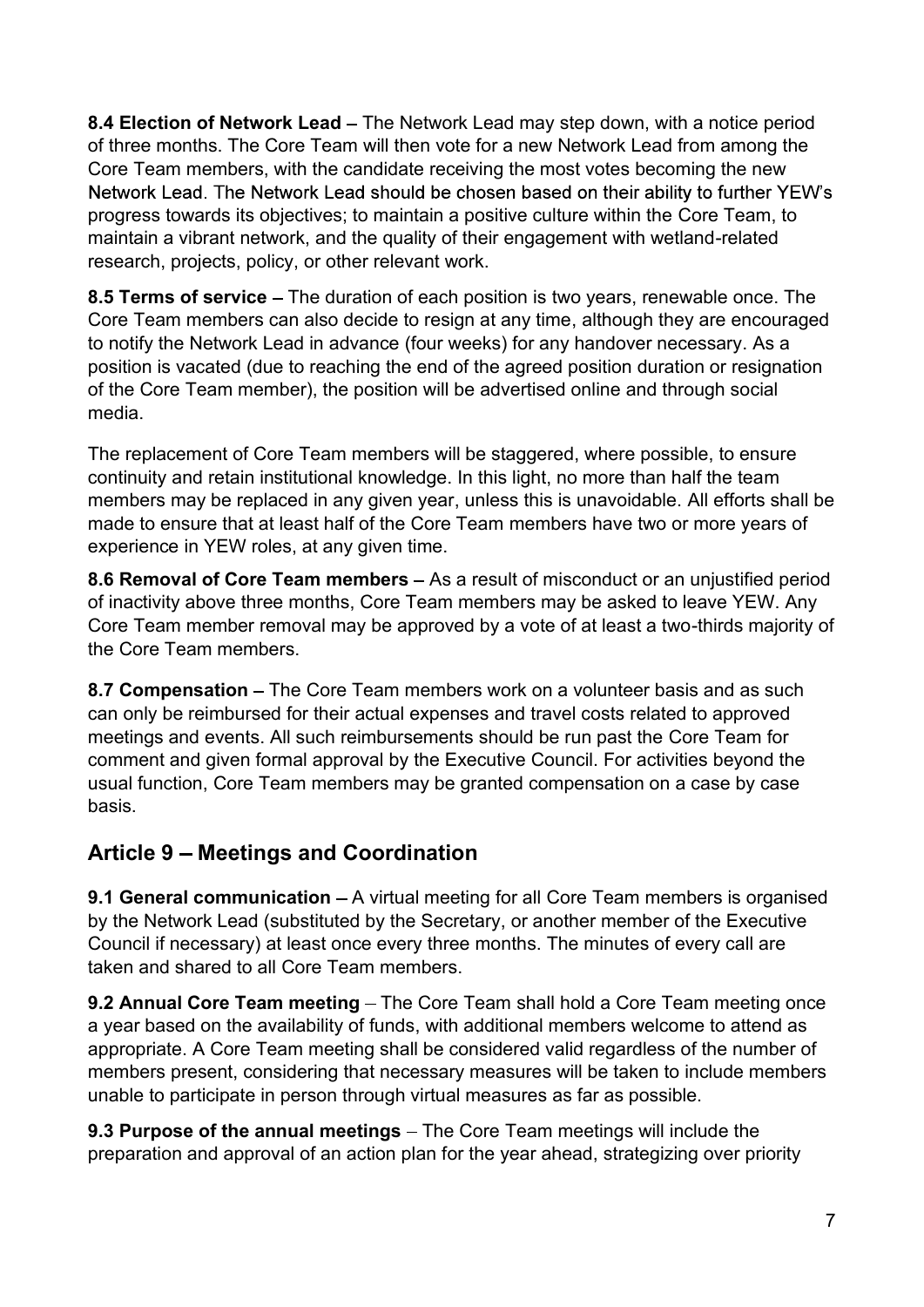activities, and knowledge sharing between the various thematic teams and external organisations.

9.4 Agenda of annual meetings - The agenda of the annual Core Team meeting must include:

- Approval of the minutes of the previous Core Team meeting;
- Approval of the annual Activity Report;
- Acceptance of the report of the Treasurer;
- Approval of the action plan for the next year;
- Approval of the activities and membership of each thematic and regional team;
- Approval of the annual budget: and
- Approval of any other reports or other relevant items.

**9.5 Outputs from annual meetings**  $-$  A document summarising the results of the annual meeting must be prepared and distributed to the network by the Network Lead and the Communications and Outreach Team, within two months from the last day of the annual meeting, and including:

- The members present at the meeting;
- The decisions made at the meeting:
- The activities undertaken at the meeting; and
- The priorities, strategies and action plan emerging from the meeting.

#### Article 10 - Decision-making Responsibilities within YEW

10.1 YEW decisions – The Core Team makes decisions regarding new projects, strategies, communications partnerships, resolutions, and other activities conducted by YEW. All decisions are to be made by Core Team consensus, apart from certain matters to be decided by a vote of the members. All decisions are to be based on evidence, and Core Team members are to discuss issues respectfully and in good faith.

The guiding principle is to arrive at decisions reflecting the views of all Core Team members who desire input to the decision and incorporate feedback and suggestions. Members should be given a reasonable amount of time to respond, and all Core Team members should make their best efforts to engage with other points of view.

Certain matters should be decided by vote are:

- The election of a new Network Lead;
- Alteration of the Bylaws; and
- Other decisions where no agreement is reached, and a vote is proposed and agreed on by the members present. This sent to the Executive Council for approval.

In the case of a tie between Core Team members, no decision is made, and the Core Team is required to renegotiate and identify possible steps to find a compromise or alternative solution.

10.2 Internal consultation procedures – Members of the Core Team must respect the Internal Consultation Procedures around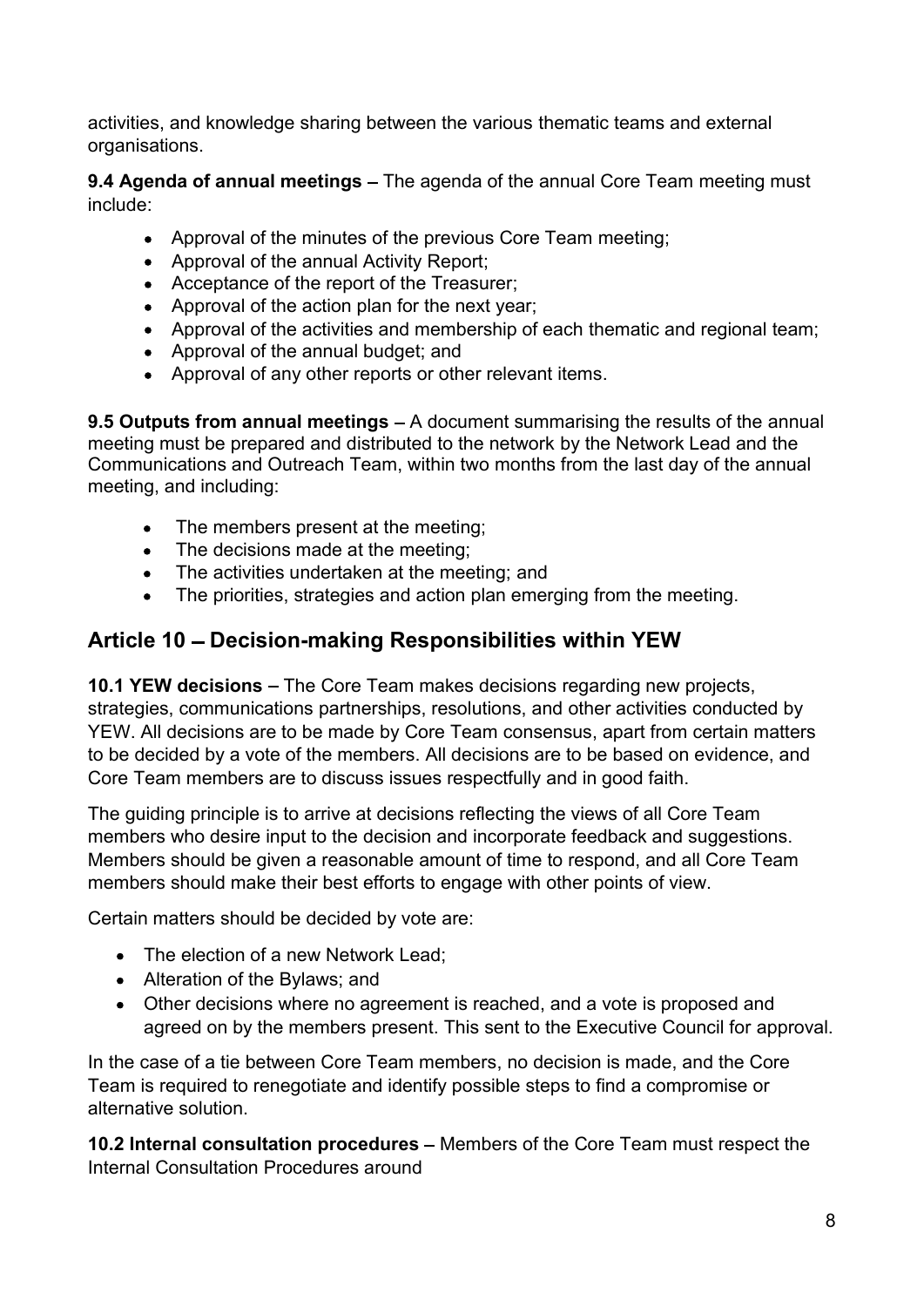proposals, documents and communications which are submitted publicly, as part of an input into an official process, or that are otherwise created and used with the YEW name and brand, or in a way that impacts YEW and its members. The Consultation Procedures are to be lodged on the YEW Website.

10.3 Amendments and dissolution – Amendment of the present Bylaws, or dissolution of YEW must be approved by at least two-third majority of the Core Team members voting.

10.4 Environmental justice, equality, diversity, and inclusion  $-$  All decisions made by YEW, as well as all projects and communications conducted for YEW must be developed and implemented in alignment with YEW's E-JEDI Strategy and Action Plan.

### Article 11 - Representation and use of the YEW Logo

11.1 Representation  $-$  Core Team members can speak for the group or the team concerned, but always and only by express agreement with the Network Lead and in consultation with his/her Thematic/Regional Lead. Upon approval of the Network Lead, team members may represent YEW. The Thematic and Regional Teams cannot act independently from the YEW Core Team.

11.2 Use of the YEW Logo – The use of the YEW logo must comply with the Internal Consultation Procedure. Some communication and outreach activities for social media using the YEW logo are exempt from these Procedures, through exemption criteria, which may be set by the Communications and Outreach Lead, with the approval of the Core Team.

# Membership

### Article 12 - YEW Membership

12.1 Overview – YEW is non-discriminatory organisation and is open to members from any national, cultural, educational or professional background. Members should be engaged in, passionate about, or working with wetlands of some kind, and should join the network with a view towards developing connections with other young people who are working with wetlands.

12.2 Membership application  $-$  Any physical person or legal entity may become a member if they have demonstrated their dedication to wetland conservation and apply to be a member using the appropriate channels as found on the YEW website and described in the Membership Plan. Membership must be renewed every two years. There are no membership dues or fees at the time of creation of the network, but these may be instituted later as determined by the Core Team.

#### 12.3 Cessation of membership and appeals  $-$  Membership ceases:

- When a member reaches 35 years of age, or on death;
- By written resignation, thereby notifying the Core Team; or